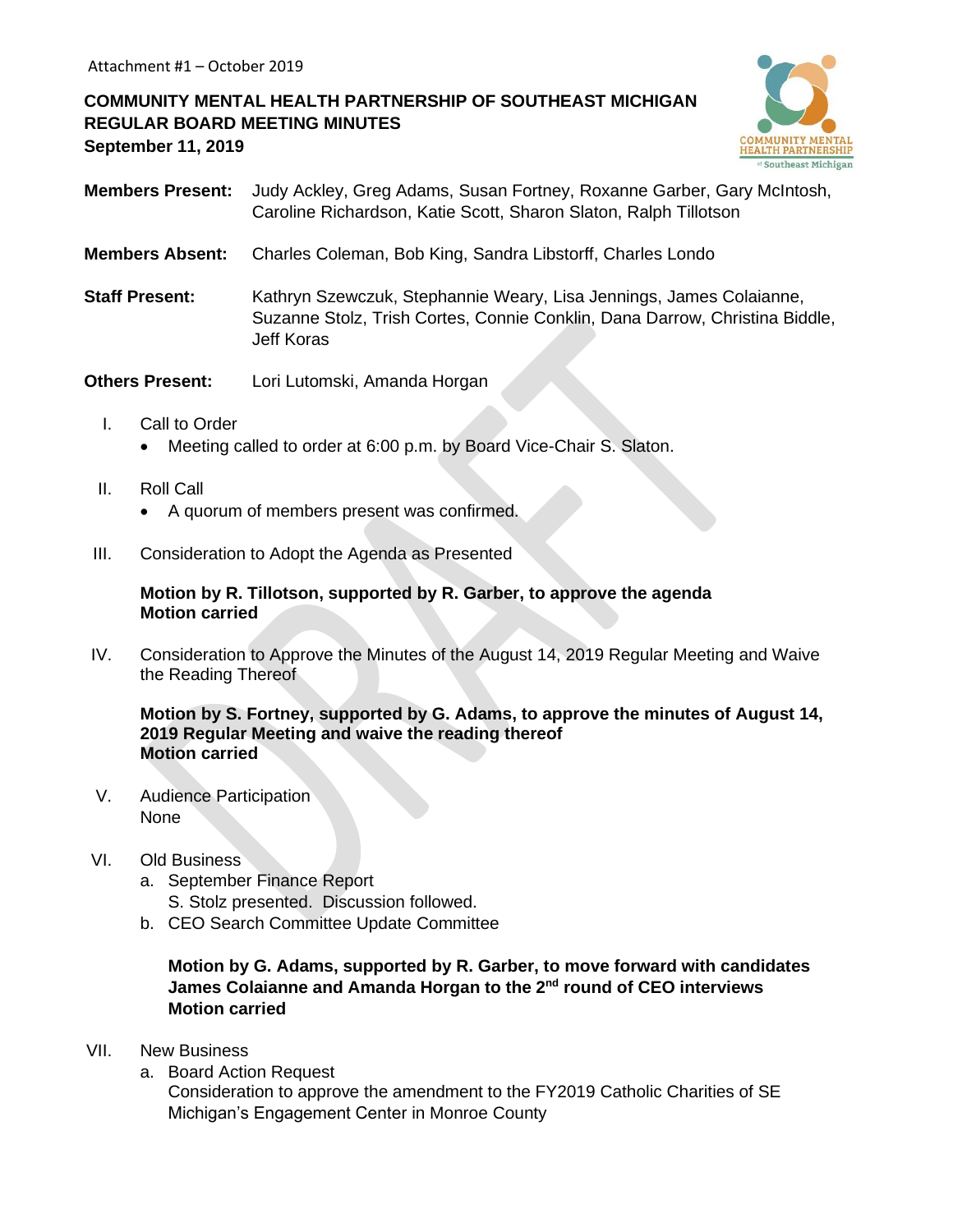## **Motion by G. Adams, supported by J. Ackley, to approve the amendment to the FY2019 Catholic Charities of SE Michigan's Engagement Center in Monroe County Motion carried**

| Ackley    | Yes    | Londo        | Absent                       |
|-----------|--------|--------------|------------------------------|
| Adams     | Yes    | McIntosh     | Yes                          |
| Coleman   | Absent | Richardson   | Yes                          |
| Fortney   | Yes    | <b>Scott</b> | Not present<br>for this vote |
| Garber    | Yes    | Slaton       | Yes                          |
| King      | Absent | Tillotson    | Yes                          |
| Libstorff | Absent |              |                              |

b. Board Action Request Consideration to approve the proposed FY2020 budget and allocations as presented

### **Motion by G. Adams, supported by R. Garber, to approve the proposed FY2020 budget and allocations as presented Motion carried**

| Ackley           | Yes    | Londo        | Absent |
|------------------|--------|--------------|--------|
| Adams            | Yes    | McIntosh     | Yes    |
| Coleman          | Absent | Richardson   | Yes    |
| Fortney          | Yes    | <b>Scott</b> | Yes    |
| Garber           | Yes    | Slaton       | Yes    |
| King             | Absent | Tillotson    | Yes    |
| <b>Libstorff</b> | Absent |              |        |

c. Board Action Request

Consideration to approve the authorization of the Interim Chief Executive Officer to sign the attached FY2020 contracts

# **Motion by R. Garber, supported by G. McIntosh, to approve the authorization of the Interim Chief Executive Officer to sign the presented FY2020 contracts Motion carried**

- d. Regional Board Officers Nominating Committee Chair
	- R. Garber volunteered to serve as the Nominating Committee Chair for the officer elections, which will take place next month.